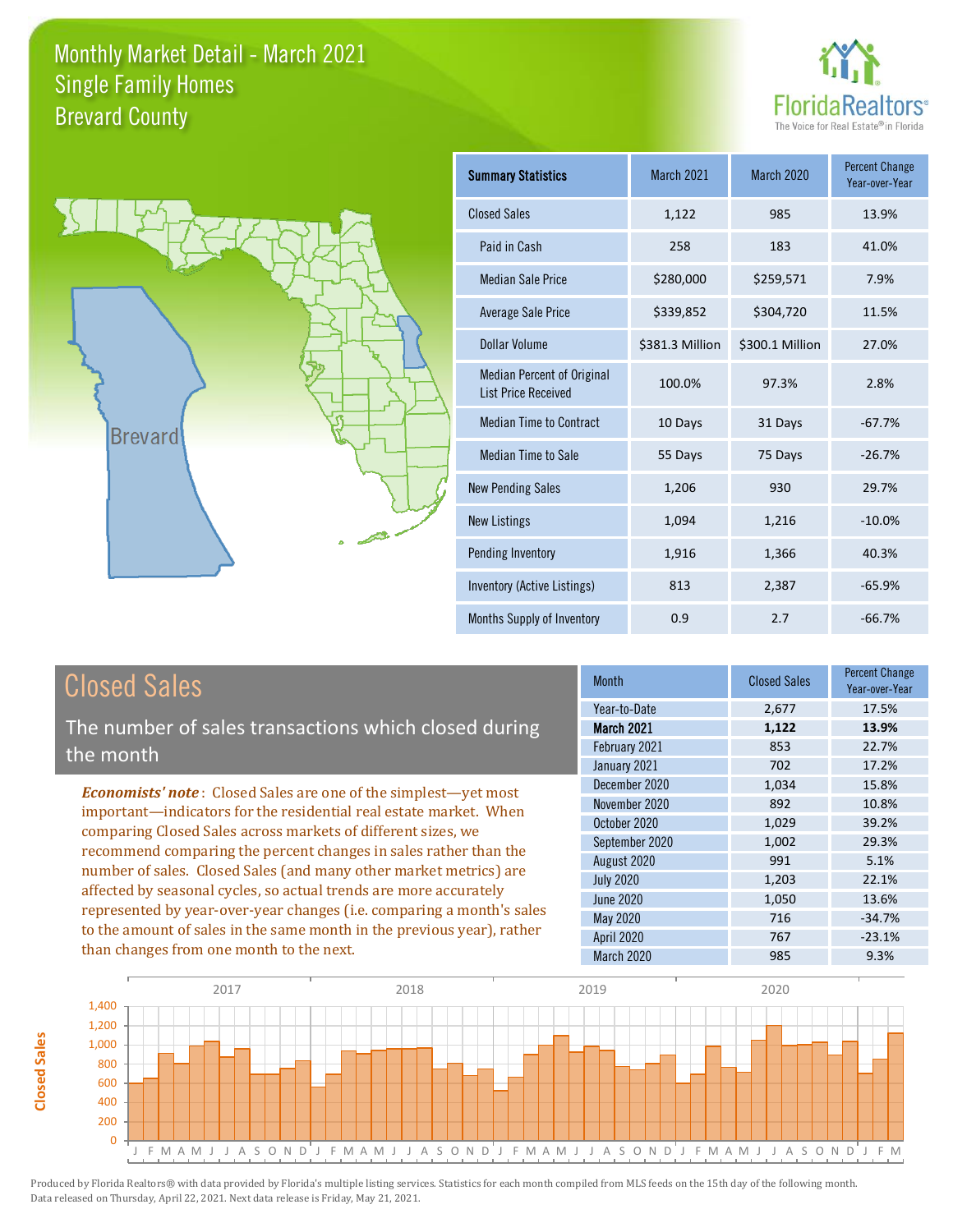this statistic should be interpreted with care.



123 -46.3%

| Cash Sales                                                                      | <b>Month</b>      | <b>Cash Sales</b> | <b>Percent Change</b><br>Year-over-Year |
|---------------------------------------------------------------------------------|-------------------|-------------------|-----------------------------------------|
|                                                                                 | Year-to-Date      | 611               | 23.7%                                   |
| The number of Closed Sales during the month in which                            | <b>March 2021</b> | 258               | 41.0%                                   |
| buyers exclusively paid in cash                                                 | February 2021     | 197               | 34.9%                                   |
|                                                                                 | January 2021      | 156               | $-5.5%$                                 |
|                                                                                 | December 2020     | 204               | 21.4%                                   |
|                                                                                 | November 2020     | 187               | 10.0%                                   |
| <b>Economists' note</b> : Cash Sales can be a useful indicator of the extent to | October 2020      | 186               | 14.8%                                   |
| which investors are participating in the market. Why? Investors are             | September 2020    | 198               | 28.6%                                   |
| far more likely to have the funds to purchase a home available up front,        | August 2020       | 181               | $-8.1%$                                 |
| whereas the typical homebuyer requires a mortgage or some other                 | <b>July 2020</b>  | 218               | 6.9%                                    |
| form of financing. There are, of course, many possible exceptions, so           | June 2020         | 172               | $-1.7%$                                 |



# Cash Sales as a Percentage of Closed Sales

The percentage of Closed Sales during the month which were Cash Sales

*Economists' note* : This statistic is simply another way of viewing Cash Sales. The remaining percentages of Closed Sales (i.e. those not paid fully in cash) each month involved some sort of financing, such as mortgages, owner/seller financing, assumed loans, etc.

| <b>Month</b>      | <b>Percent of Closed</b><br>Sales Paid in Cash | <b>Percent Change</b><br>Year-over-Year |
|-------------------|------------------------------------------------|-----------------------------------------|
| Year-to-Date      | 22.8%                                          | 5.1%                                    |
| March 2021        | 23.0%                                          | 23.7%                                   |
| February 2021     | 23.1%                                          | 10.0%                                   |
| January 2021      | 22.2%                                          | $-19.3%$                                |
| December 2020     | 19.7%                                          | 4.8%                                    |
| November 2020     | 21.0%                                          | $-0.5%$                                 |
| October 2020      | 18.1%                                          | $-17.4%$                                |
| September 2020    | 19.8%                                          | $-0.5%$                                 |
| August 2020       | 18.3%                                          | $-12.4%$                                |
| <b>July 2020</b>  | 18.1%                                          | $-12.6%$                                |
| June 2020         | 16.4%                                          | $-13.2%$                                |
| May 2020          | 17.2%                                          | $-17.7%$                                |
| <b>April 2020</b> | 13.4%                                          | $-35.6%$                                |
| <b>March 2020</b> | 18.6%                                          | $-10.6%$                                |

April 2020 103 103 -50.5%

May 2020

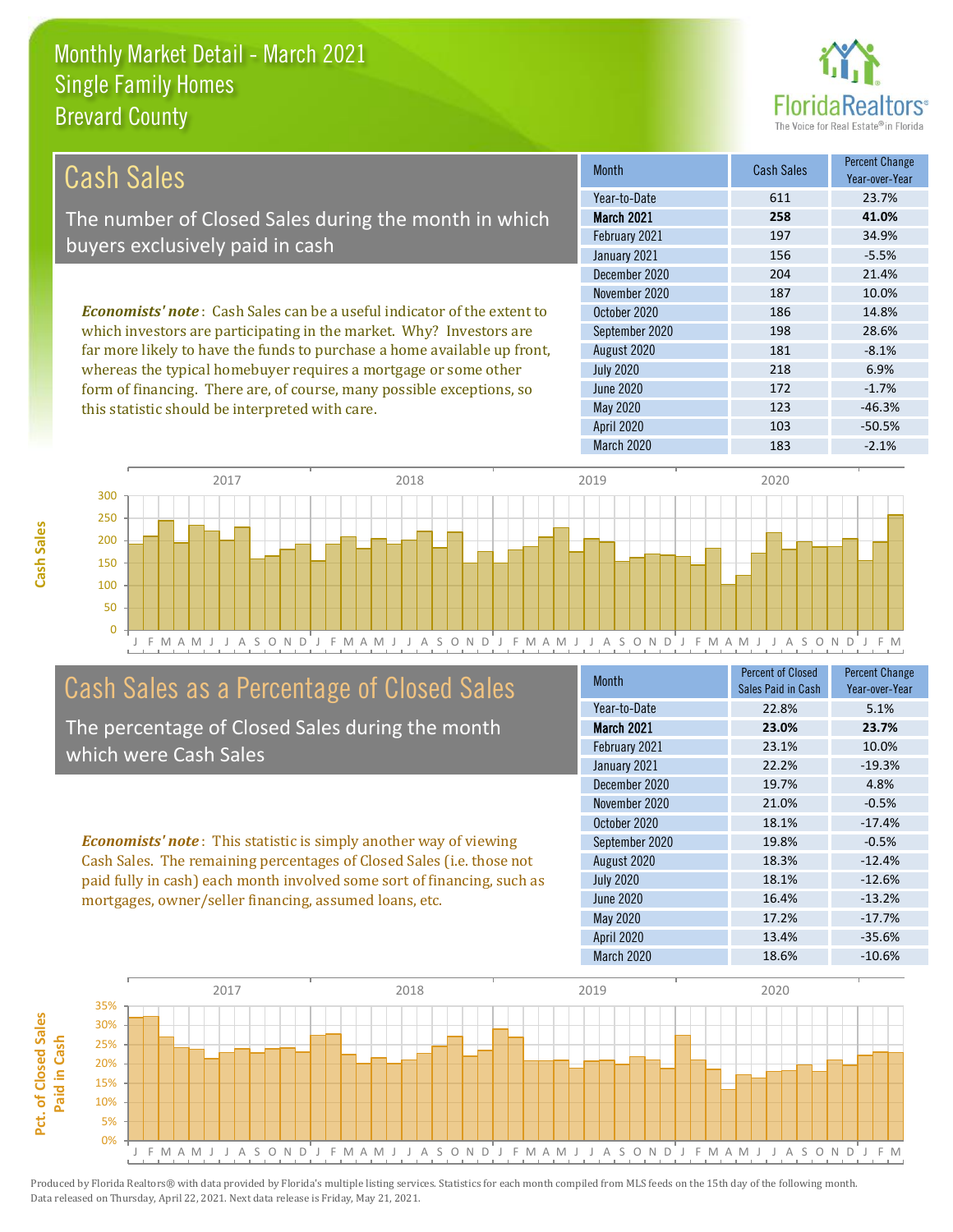

#### *Economists' note* : Median Sale Price is our preferred summary statistic for price activity because, unlike Average Sale Price, Median Sale Price is not sensitive to high sale prices for small numbers of homes that may not be characteristic of the market area. Keep in mind that median price trends over time are not always solely caused by changes in the general value of local real estate. Median sale price only reflects the values of the homes that *sold* each month, and the mix of the types of homes that sell can change over time. March 2020 \$259,571 14.0% May 2020 6250,000 4.5% April 2020 \$255,000 7.1% July 2020 \$266,235 9.1% June 2020 **\$260,000** \$260,000 4.8% \$270,000 8.9% November 2020 \$275,000 14.6% August 2020 \$268,500 14.7% February 2021 \$274,720 10.8% January 2021 **\$267,000** 10.8% October 2020 **\$274,150** \$274,150 September 2020 \$260,000 8.3% December 2020 Month Median Sale Price Percent Change Year-over-Year March 2021 **\$280,000 7.9%** Year-to-Date \$275,000 9.1% \$300K 2017 2018 2019 2020 Median Sale Price The median sale price reported for the month (i.e. 50% of sales were above and 50% of sales were below)



### Average Sale Price

The average sale price reported for the month (i.e. total sales in dollars divided by the number of sales)

*Economists' note* : Usually, we prefer Median Sale Price over Average Sale Price as a summary statistic for home prices. However, Average Sale Price does have its uses—particularly when it is analyzed alongside the Median Sale Price. For one, the relative difference between the two statistics can provide some insight into the market for higher-end homes in an area.

| Month             | <b>Average Sale Price</b> | <b>Percent Change</b><br>Year-over-Year |
|-------------------|---------------------------|-----------------------------------------|
| Year-to-Date      | \$328,144                 | 10.6%                                   |
| March 2021        | \$339,852                 | 11.5%                                   |
| February 2021     | \$319,959                 | 7.8%                                    |
| January 2021      | \$319,376                 | 12.7%                                   |
| December 2020     | \$335,807                 | 12.3%                                   |
| November 2020     | \$335,521                 | 17.3%                                   |
| October 2020      | \$336,220                 | 22.2%                                   |
| September 2020    | \$323,334                 | 17.6%                                   |
| August 2020       | \$316,208                 | 9.3%                                    |
| <b>July 2020</b>  | \$318,487                 | 10.2%                                   |
| <b>June 2020</b>  | \$317,940                 | 8.8%                                    |
| May 2020          | \$292,052                 | 2.0%                                    |
| <b>April 2020</b> | \$304,395                 | 8.1%                                    |
| March 2020        | \$304,720                 | 11.3%                                   |



**Average Sale Price**

**Average Sale Price**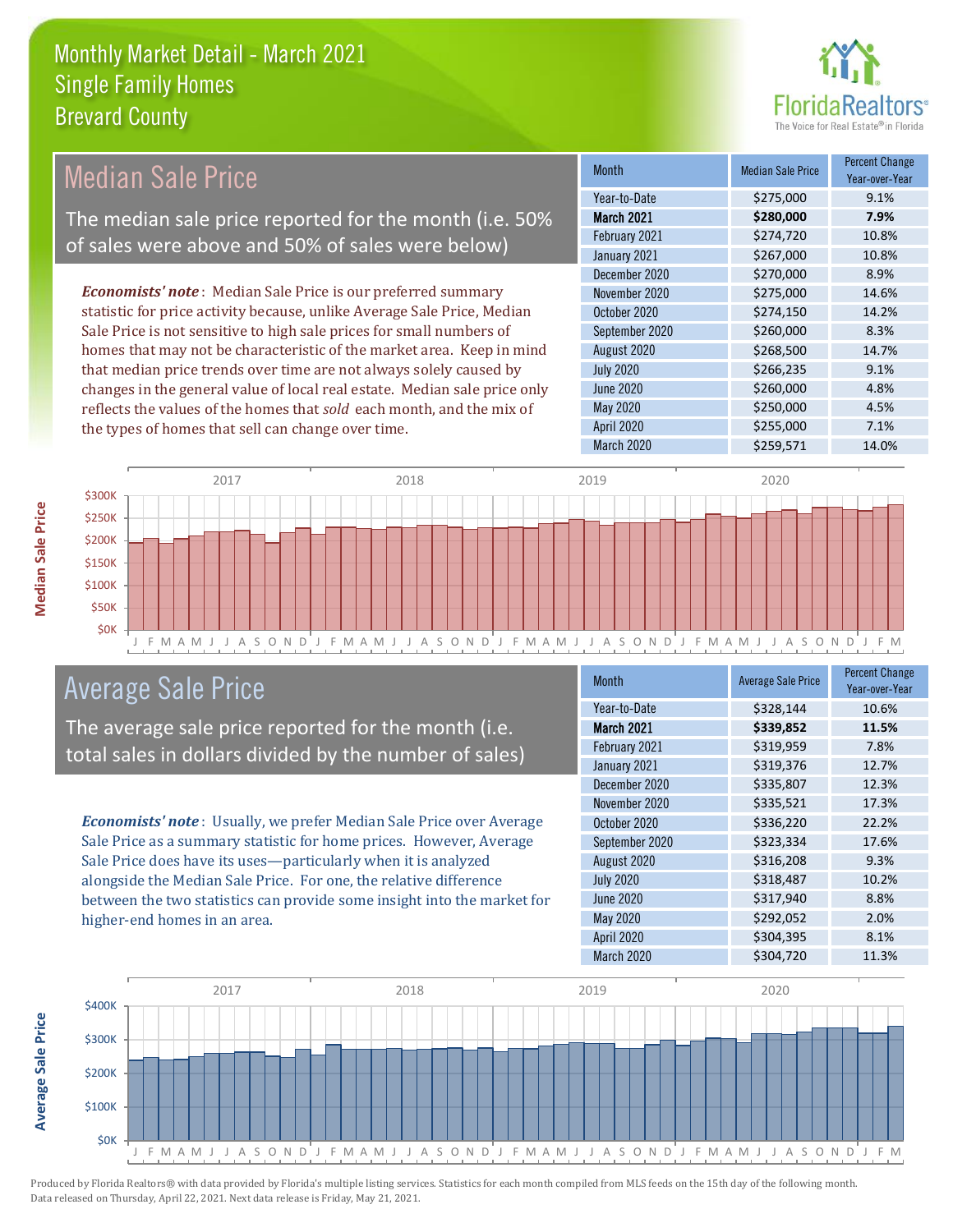

### **Ollar Volume**

The sum of the sale prices for all sales which closed during the month

*Economists' note* : Dollar Volume is simply the sum of all sale prices in a given time period, and can quickly be calculated by multiplying Closed Sales by Average Sale Price. It is a strong indicator of the health of the real estate industry in a market, and is of particular interest to real estate professionals, investors, analysts, and government agencies. Potential home sellers and home buyers, on the other hand, will likely be better served by paying attention to trends in the two components of Dollar Volume (i.e. sales and prices) individually.

| <b>Month</b>      | Dollar Volume   | <b>Percent Change</b><br>Year-over-Year |
|-------------------|-----------------|-----------------------------------------|
| Year-to-Date      | \$878.4 Million | 29.9%                                   |
| March 2021        | \$381.3 Million | 27.0%                                   |
| February 2021     | \$272.9 Million | 32.3%                                   |
| January 2021      | \$224.2 Million | 32.1%                                   |
| December 2020     | \$347.2 Million | 30.0%                                   |
| November 2020     | \$299.3 Million | 30.0%                                   |
| October 2020      | \$346.0 Million | 70.2%                                   |
| September 2020    | \$324.0 Million | 52.1%                                   |
| August 2020       | \$313.4 Million | 14.8%                                   |
| <b>July 2020</b>  | \$383.1 Million | 34.5%                                   |
| <b>June 2020</b>  | \$333.8 Million | 23.6%                                   |
| May 2020          | \$209.1 Million | $-33.4%$                                |
| <b>April 2020</b> | \$233.5 Million | $-17.0%$                                |
| March 2020        | \$300.1 Million | 21.6%                                   |



# Median Percent of Original List Price Received

The median of the sale price (as a percentage of the original list price) across all properties selling during the month

*Economists' note* : The Median Percent of Original List Price Received is useful as an indicator of market recovery, since it typically rises as buyers realize that the market may be moving away from them and they need to match the selling price (or better it) in order to get a contract on the house. This is usually the last measure to indicate a market has shifted from down to up, so it is what we would call a *lagging* indicator.

| <b>Month</b>      | Med. Pct. of Orig.<br><b>List Price Received</b> | <b>Percent Change</b><br>Year-over-Year |
|-------------------|--------------------------------------------------|-----------------------------------------|
| Year-to-Date      | 98.8%                                            | 1.9%                                    |
| March 2021        | 100.0%                                           | 2.8%                                    |
| February 2021     | 98.3%                                            | 1.2%                                    |
| January 2021      | 98.5%                                            | 2.1%                                    |
| December 2020     | 98.4%                                            | 1.5%                                    |
| November 2020     | 98.4%                                            | 1.3%                                    |
| October 2020      | 98.1%                                            | 1.6%                                    |
| September 2020    | 98.0%                                            | 1.0%                                    |
| August 2020       | 97.9%                                            | 1.2%                                    |
| <b>July 2020</b>  | 97.4%                                            | 0.9%                                    |
| <b>June 2020</b>  | 97.4%                                            | 0.7%                                    |
| <b>May 2020</b>   | 97.4%                                            | 1.5%                                    |
| <b>April 2020</b> | 97.6%                                            | 1.8%                                    |
| March 2020        | 97.3%                                            | 1.6%                                    |



Produced by Florida Realtors® with data provided by Florida's multiple listing services. Statistics for each month compiled from MLS feeds on the 15th day of the following month. Data released on Thursday, April 22, 2021. Next data release is Friday, May 21, 2021.

Med. Pct. of Orig.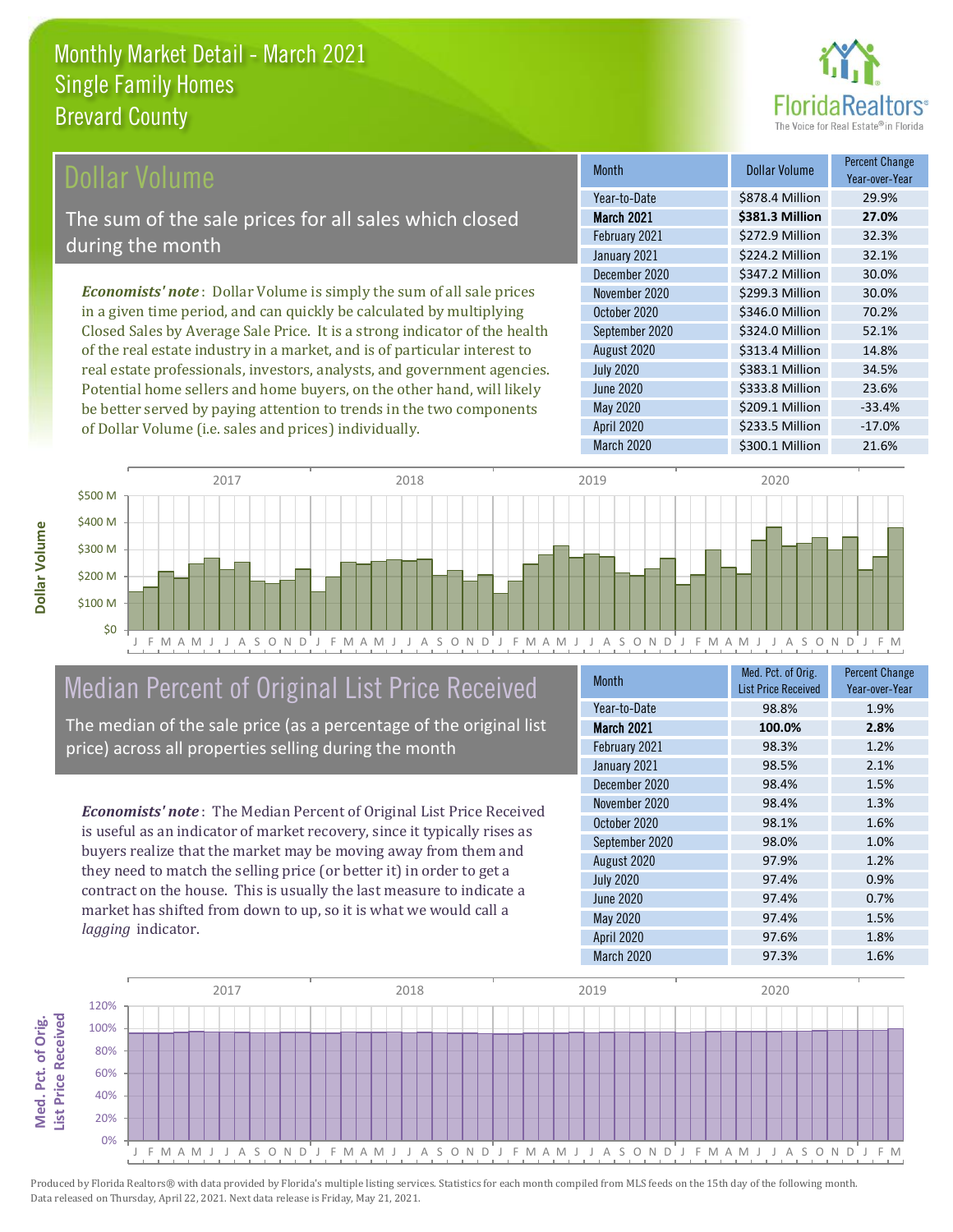

# Median Time to Contract

The median number of days between the listing date and contract date for all Closed Sales during the month

*Economists' note* : Like Time to Sale, Time to Contract is a measure of the length of the home selling process calculated for sales which closed during the month. The difference is that Time to Contract measures the number of days between the initial listing of a property and the signing of the contract which eventually led to the closing of the sale. When the gap between Median Time to Contract and Median Time to Sale grows, it is usually a sign of longer closing times and/or declining numbers of cash sales.

| <b>Month</b>     | Median Time to<br>Contract | <b>Percent Change</b><br>Year-over-Year |
|------------------|----------------------------|-----------------------------------------|
| Year-to-Date     | 14 Days                    | $-60.0%$                                |
| March 2021       | 10 Days                    | $-67.7%$                                |
| February 2021    | 18 Days                    | $-52.6%$                                |
| January 2021     | 15 Days                    | $-58.3%$                                |
| December 2020    | 15 Days                    | $-50.0%$                                |
| November 2020    | 14 Days                    | $-51.7%$                                |
| October 2020     | 19 Days                    | $-50.0%$                                |
| September 2020   | 19 Days                    | $-38.7%$                                |
| August 2020      | 21 Days                    | $-30.0%$                                |
| <b>July 2020</b> | 30 Days                    | $-6.3%$                                 |
| <b>June 2020</b> | 38 Days                    | 5.6%                                    |
| <b>May 2020</b>  | 26 Days                    | $-31.6%$                                |
| April 2020       | 20 Days                    | $-51.2%$                                |
| March 2020       | 31 Days                    | $-36.7%$                                |



## Median Time to Sale

**Median Time to** 

**Median Time to** 

The median number of days between the listing date and closing date for all Closed Sales during the month

*Economists' note* : Time to Sale is a measure of the length of the home selling process, calculated as the number of days between the initial listing of a property and the closing of the sale. *Median* Time to Sale is the amount of time the "middle" property selling this month was on the market. That is, 50% of homes selling this month took *less* time to sell, and 50% of homes took *more* time to sell. Median Time to Sale gives a more accurate picture than Average Time to Sale, which can be skewed upward by small numbers of properties taking an abnormally long time to sell.

| <b>Month</b>      | <b>Median Time to Sale</b> | <b>Percent Change</b><br>Year-over-Year |
|-------------------|----------------------------|-----------------------------------------|
| Year-to-Date      | 61 Days                    | $-22.8%$                                |
| March 2021        | 55 Days                    | $-26.7%$                                |
| February 2021     | 63 Days                    | $-24.1%$                                |
| January 2021      | 65 Days                    | $-17.7%$                                |
| December 2020     | 61 Days                    | $-11.6%$                                |
| November 2020     | 60 Days                    | $-10.4%$                                |
| October 2020      | 66 Days                    | $-14.3%$                                |
| September 2020    | 65 Days                    | $-11.0%$                                |
| August 2020       | 67 Days                    | $-5.6%$                                 |
| <b>July 2020</b>  | 75 Days                    | 1.4%                                    |
| <b>June 2020</b>  | 85 Days                    | 13.3%                                   |
| May 2020          | 72 Days                    | $-8.9%$                                 |
| <b>April 2020</b> | 63 Days                    | $-20.3%$                                |
| March 2020        | 75 Days                    | $-16.7%$                                |

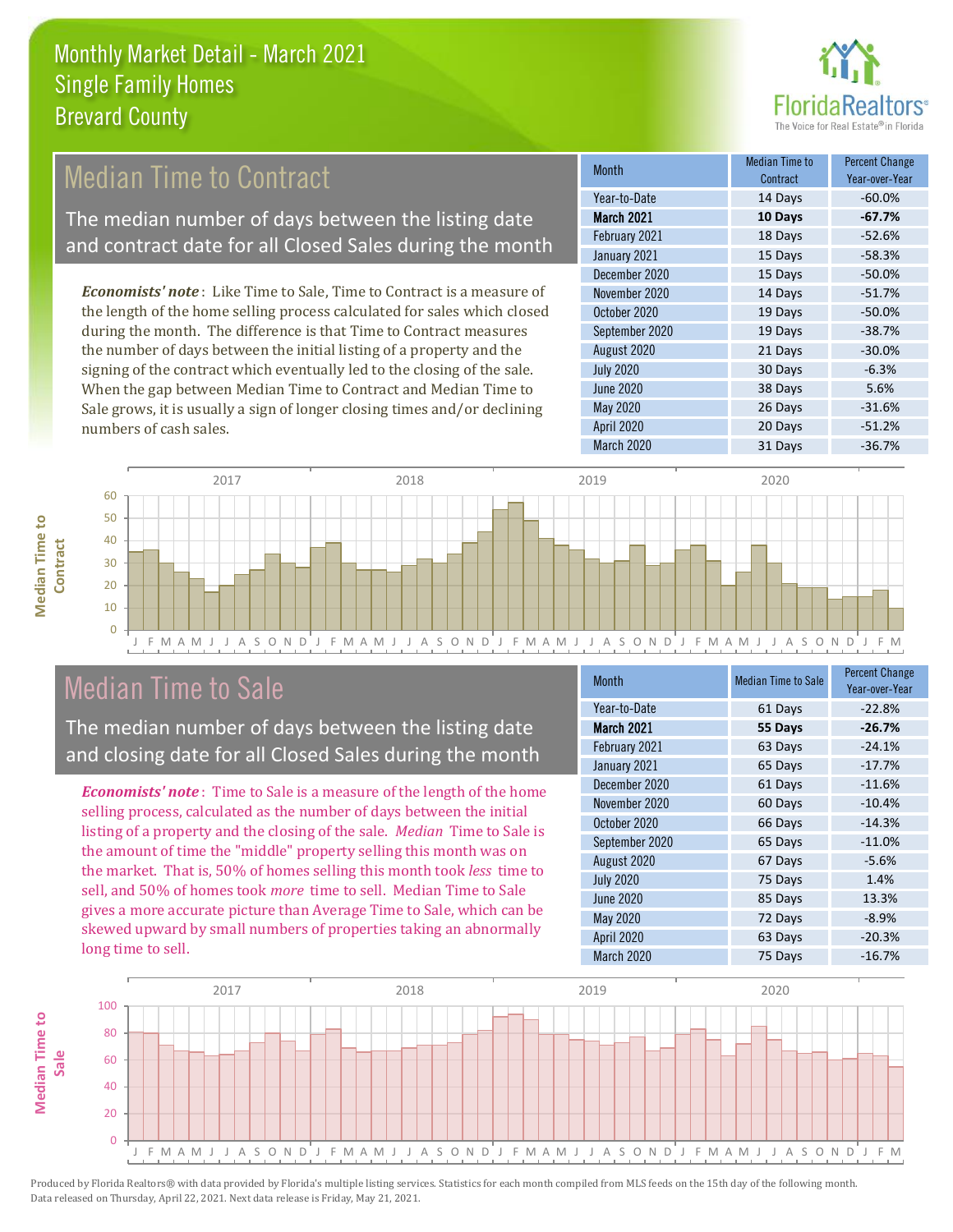

| <b>New Pending Sales</b>                                                       | <b>Month</b>      | <b>New Pending Sales</b> | <b>Percent Change</b><br>Year-over-Year |
|--------------------------------------------------------------------------------|-------------------|--------------------------|-----------------------------------------|
|                                                                                | Year-to-Date      | 3.383                    | 14.4%                                   |
| The number of listed properties that went under                                | <b>March 2021</b> | 1,206                    | 29.7%                                   |
| contract during the month                                                      | February 2021     | 1,093                    | 1.7%                                    |
|                                                                                | January 2021      | 1,084                    | 13.7%                                   |
|                                                                                | December 2020     | 822                      | 19.5%                                   |
| <b>Economists' note</b> : Because of the typical length of time it takes for a | November 2020     | 912                      | 10.1%                                   |
| sale to close, economists consider Pending Sales to be a decent                | October 2020      | 1,103                    | 18.0%                                   |
| indicator of potential future Closed Sales. It is important to bear in         | September 2020    | 1,060                    | 35.2%                                   |
| mind, however, that not all Pending Sales will be closed successfully.         | August 2020       | 1,090                    | 22.1%                                   |
| So, the effectiveness of Pending Sales as a future indicator of Closed         | <b>July 2020</b>  | 1,148                    | 14.2%                                   |
| Sales is susceptible to changes in market conditions such as the               | June 2020         | 1.290                    | 30.6%                                   |



# New Listings

distressed properties for sale.

The number of properties put onto the market during the month

Sales is susceptible to changes in market conditions such as the availability of financing for homebuyers and the inventory of

*Economists' note* : New Listings tend to rise in delayed response to increasing prices, so they are often seen as a lagging indicator of market health. As prices rise, potential sellers raise their estimations of value—and in the most recent cycle, rising prices have freed up many potential sellers who were previously underwater on their mortgages. Note that in our calculations, we take care to not include properties that were recently taken off the market and quickly relisted, since these are not really *new* listings.

| <b>Month</b>      | <b>New Listings</b> | <b>Percent Change</b><br>Year-over-Year |
|-------------------|---------------------|-----------------------------------------|
| Year-to-Date      | 3,099               | $-8.7%$                                 |
| <b>March 2021</b> | 1,094               | $-10.0%$                                |
| February 2021     | 1,023               | $-7.8%$                                 |
| January 2021      | 982                 | $-8.2%$                                 |
| December 2020     | 817                 | 8.9%                                    |
| November 2020     | 888                 | $-7.4%$                                 |
| October 2020      | 1,144               | 4.8%                                    |
| September 2020    | 1,000               | 10.0%                                   |
| August 2020       | 949                 | $-3.5%$                                 |
| <b>July 2020</b>  | 1,132               | 3.8%                                    |
| <b>June 2020</b>  | 993                 | $-2.9%$                                 |
| May 2020          | 1,140               | 1.6%                                    |
| <b>April 2020</b> | 904                 | $-16.9%$                                |
| March 2020        | 1,216               | 8.5%                                    |

March 2020 930 930 -18.8%

May 2020 1,204 17.8% April 2020 734 -35.5%



Produced by Florida Realtors® with data provided by Florida's multiple listing services. Statistics for each month compiled from MLS feeds on the 15th day of the following month. Data released on Thursday, April 22, 2021. Next data release is Friday, May 21, 2021.

**New Listings**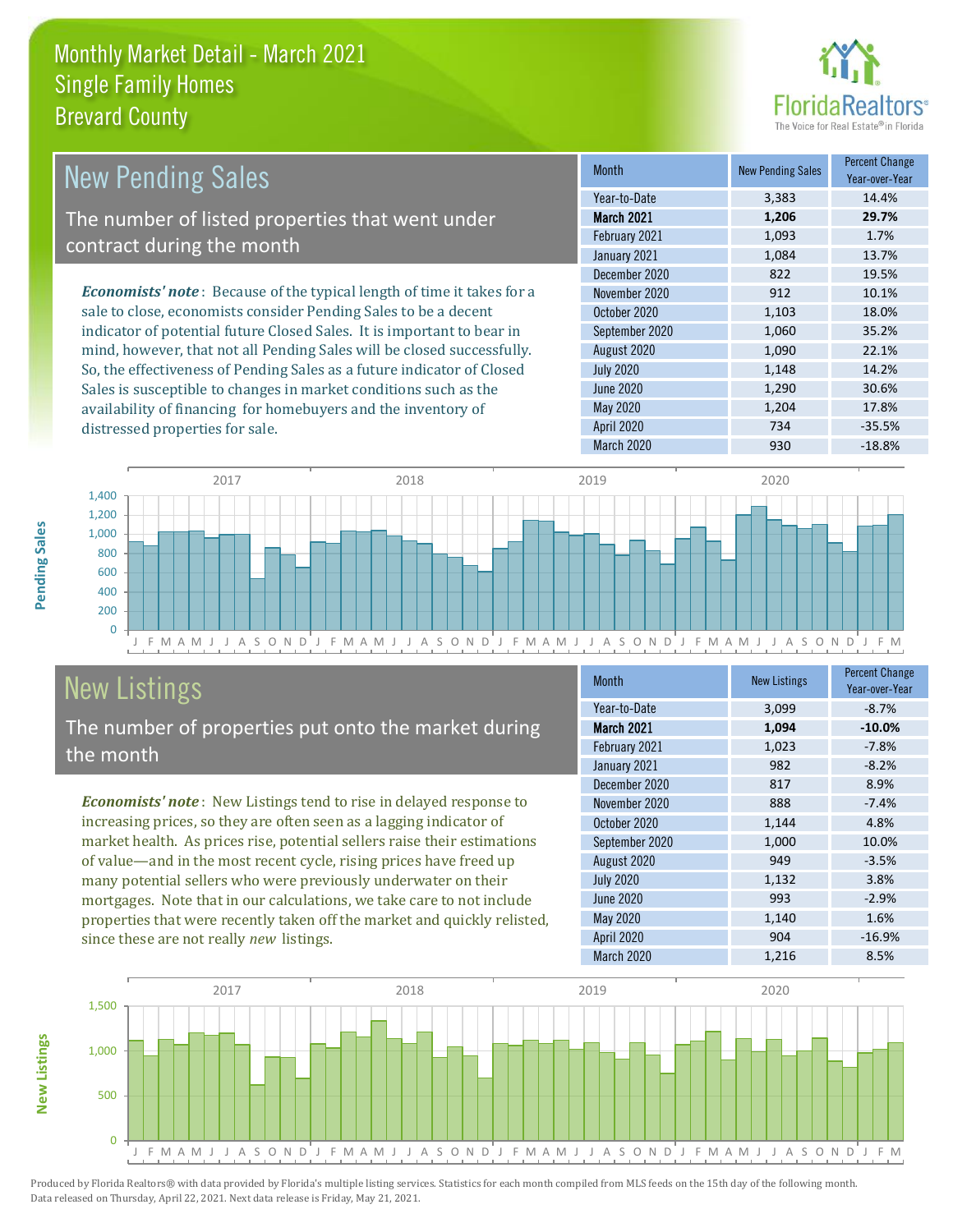

# Inventory (Active Listings)

The number of property listings active at the end of the month

*Economists' note* : There are a number of ways to define and calculate Inventory. Our method is to simply count the number of active listings on the last day of the month, and hold this number to compare with the same month the following year. Inventory rises when New Listings are outpacing the number of listings that go off-market (regardless of whether they actually sell). Likewise, it falls when New Listings aren't keeping up with the rate at which homes are going off-market.

| <b>Month</b>             | Inventory | <b>Percent Change</b><br>Year-over-Year |
|--------------------------|-----------|-----------------------------------------|
| <b>YTD (Monthly Avg)</b> | 968       | $-57.9%$                                |
| March 2021               | 813       | $-65.9%$                                |
| February 2021            | 984       | $-56.0%$                                |
| January 2021             | 1,106     | $-51.3%$                                |
| December 2020            | 1,258     | $-43.7%$                                |
| November 2020            | 1,332     | $-42.9%$                                |
| October 2020             | 1,375     | $-41.4%$                                |
| September 2020           | 1,393     | $-39.8%$                                |
| August 2020              | 1,517     | $-34.4%$                                |
| <b>July 2020</b>         | 1,691     | $-29.7%$                                |
| <b>June 2020</b>         | 1,767     | $-27.4%$                                |
| May 2020                 | 2,220     | $-13.0%$                                |
| <b>April 2020</b>        | 2,436     | $-5.8%$                                 |
| <b>March 2020</b>        | 2,387     | $-13.8%$                                |



# Months Supply of Inventory

An estimate of the number of months it will take to deplete the current Inventory given recent sales rates

*Economists' note* : MSI is a useful indicator of market conditions. The benchmark for a balanced market (favoring neither buyer nor seller) is 5.5 months of inventory. Anything higher is traditionally a buyers' market, and anything lower is a sellers' market. There is no single accepted way of calculating MSI. A common method is to divide current Inventory by the most recent month's Closed Sales count, but this count is a usually poor predictor of future Closed Sales due to seasonal cycles. To eliminate seasonal effects, we use the 12-month average of monthly Closed Sales instead.

| <b>Month</b>             | <b>Months Supply</b> | <b>Percent Change</b><br>Year-over-Year |
|--------------------------|----------------------|-----------------------------------------|
| <b>YTD (Monthly Avg)</b> | 1.0                  | $-61.5%$                                |
| March 2021               | 0.9                  | $-66.7%$                                |
| February 2021            | 1.1                  | $-57.7%$                                |
| January 2021             | 1.2                  | $-53.8%$                                |
| December 2020            | 1.4                  | $-46.2%$                                |
| November 2020            | 1.5                  | $-46.4%$                                |
| October 2020             | 1.5                  | $-46.4%$                                |
| September 2020           | 1.6                  | $-42.9%$                                |
| August 2020              | 1.8                  | $-35.7%$                                |
| <b>July 2020</b>         | 2.0                  | $-31.0%$                                |
| June 2020                | 2.1                  | $-27.6%$                                |
| May 2020                 | 2.7                  | $-10.0%$                                |
| <b>April 2020</b>        | 2.9                  | $-6.5%$                                 |
| March 2020               | 2.7                  | $-20.6%$                                |

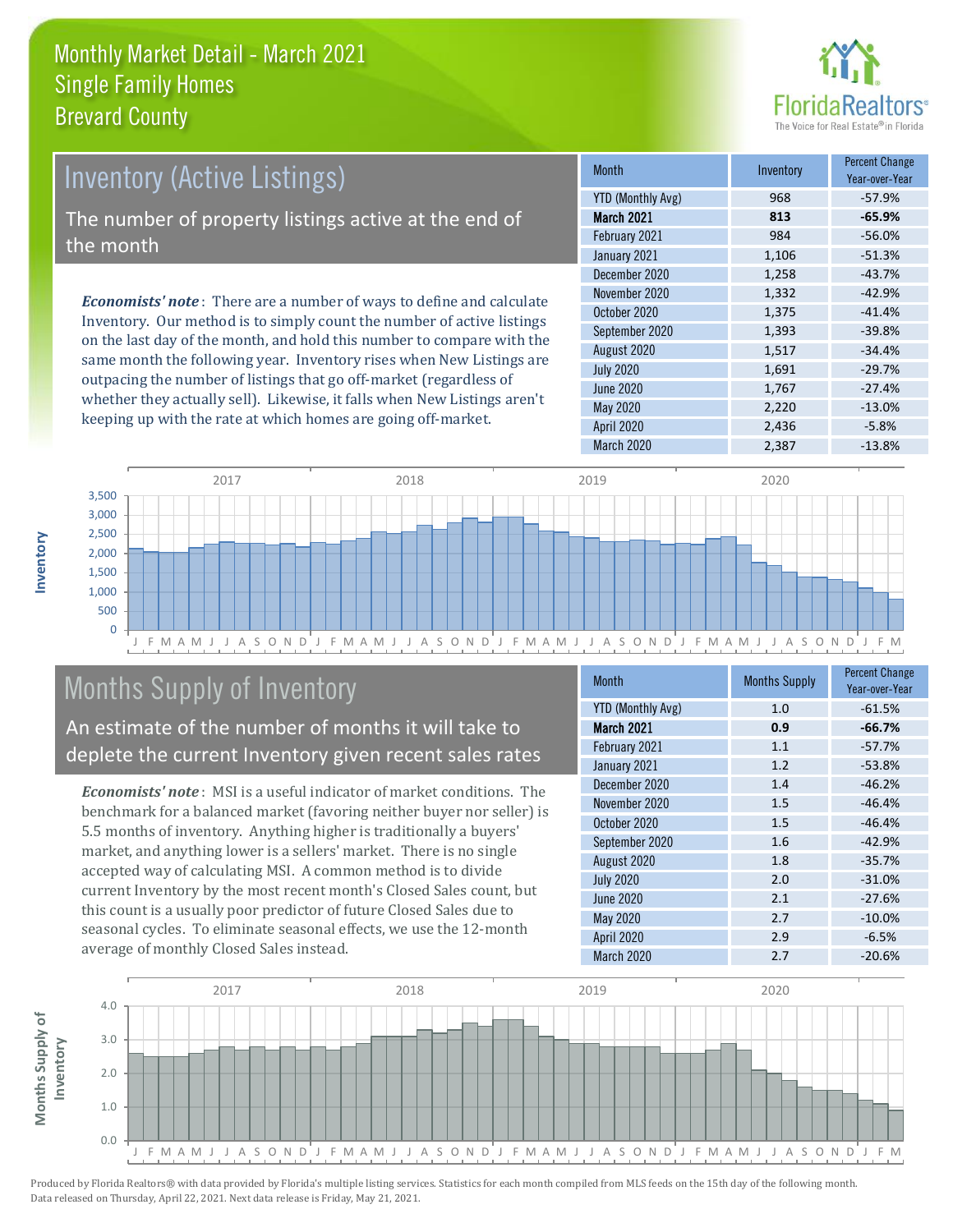

#### \$100,000 - \$149,999 34 -50.7% Sale Price Closed Sales Percent Change Year-over-Year Less than \$50,000 1 1 0.0%  $$50,000 - $99,999$  8 -27.3% \$150,000 - \$199,999 121 -30.9% \$200,000 - \$249,999 248 30.5% \$400,000 - \$599,999 167 50.5% \$600,000 - \$999,999 65 75.7% *Economists' note:* Closed Sales are one of the simplest—yet most important—indicators for the residential real estate market. When comparing Closed Sales across markets of different sizes, we recommend comparing the percent changes in sales rather than the number of sales. Closed Sales (and many other market metrics) are affected by seasonal cycles, so actual trends are more accurately represented by year-over-year changes (i.e. comparing a month's sales to the amount of sales in the same month in the previous year), rather than changes from one month to the next. \$1,000,000 or more 19 19 58.3% \$250,000 - \$299,999 204 14.0% \$300,000 - \$399,999 255 27.5% 300 March 2020 March 2021 300 Closed Sales by Sale Price The number of sales transactions which closed during the month



### Median Time to Contract by Sale Price The median number of days between the listing date and contract date for all Closed Sales during the month

*Economists' note* : Like Time to Sale, Time to Contract is a measure of the length of the home selling process calculated for sales which closed during the month. The difference is that Time to Contract measures the number of days between the initial listing of a property and the signing of the contract which eventually led to the closing of the sale. When the gap between Median Time to Contract and Median Time to Sale grows, it is usually a sign of longer closing times and/or declining numbers of cash sales.

| <b>Sale Price</b>     | Median Time to<br>Contract | <b>Percent Change</b><br>Year-over-Year |
|-----------------------|----------------------------|-----------------------------------------|
| Less than \$50,000    | 182 Days                   | $-20.5%$                                |
| $$50,000 - $99,999$   | 28 Days                    | 75.0%                                   |
| $$100,000 - $149,999$ | 15 Days                    | $-31.8%$                                |
| $$150,000 - $199,999$ | 15 Days                    | $-42.3%$                                |
| \$200,000 - \$249,999 | 7 Days                     | $-74.1%$                                |
| \$250,000 - \$299,999 | 11 Days                    | $-66.7%$                                |
| \$300,000 - \$399,999 | 8 Days                     | $-75.0%$                                |
| \$400,000 - \$599,999 | 15 Days                    | $-67.4%$                                |
| \$600,000 - \$999,999 | 17 Days                    | $-29.2%$                                |
| \$1,000,000 or more   | 87 Days                    | $-65.7%$                                |



**Closed Sales**

**Median Time to Contract Median Time to Contract**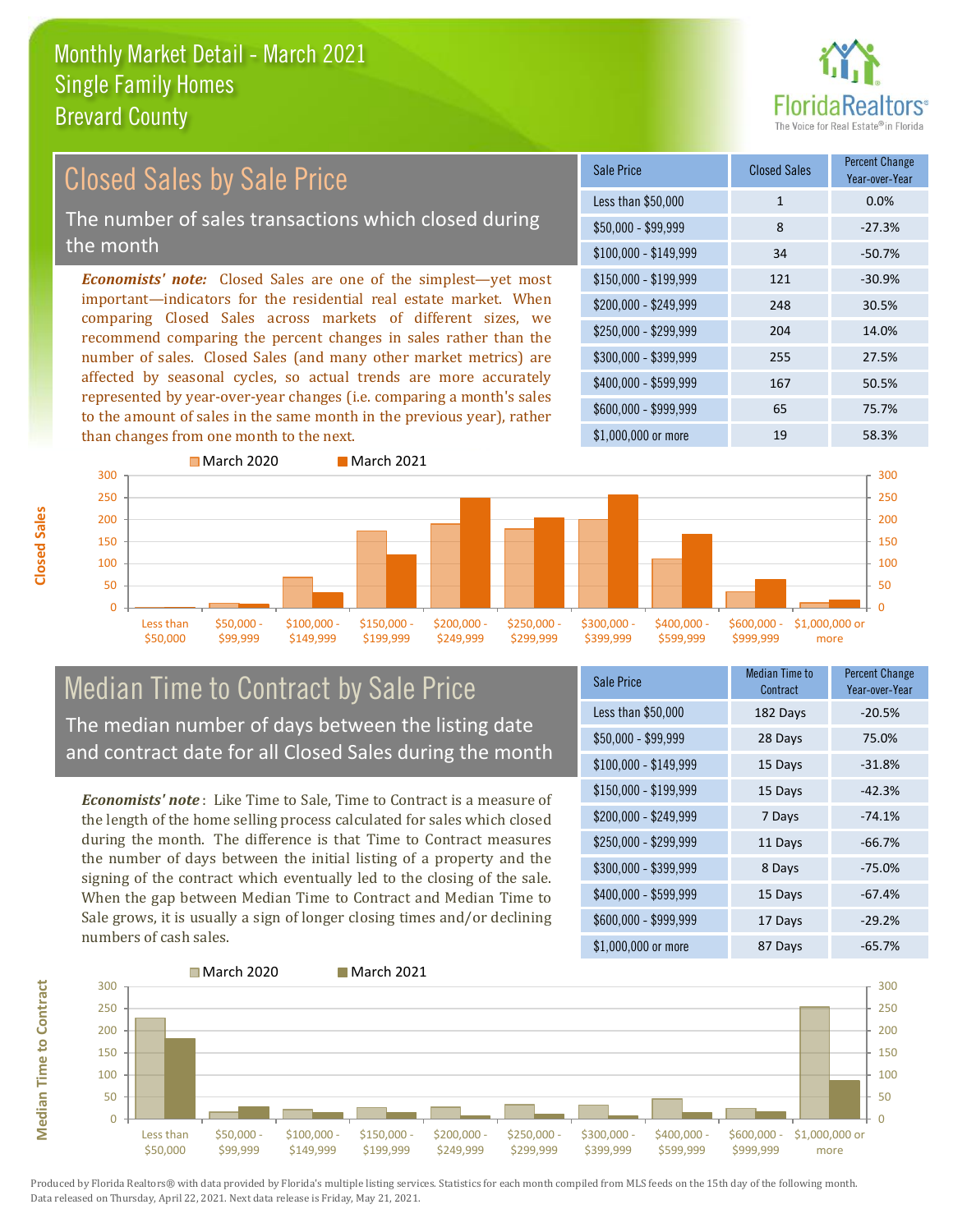

# New Listings by Initial Listing Price The number of properties put onto the market during

the month

**Inventory**

**New Listings**

*Economists' note:* New Listings tend to rise in delayed response to increasing prices, so they are often seen as a lagging indicator of market health. As prices rise, potential sellers raise their estimations of value—and in the most recent cycle, rising prices have freed up many potential sellers who were previously underwater on their mortgages. Note that in our calculations, we take care to not include properties that were recently taken off the market and quickly relisted, since these are not really *new* listings.

| <b>Initial Listing Price</b> | <b>New Listings</b> | <b>Percent Change</b><br>Year-over-Year |
|------------------------------|---------------------|-----------------------------------------|
| Less than \$50,000           | $\Omega$            | N/A                                     |
| $$50,000 - $99,999$          | 7                   | $-41.7%$                                |
| $$100,000 - $149,999$        | 36                  | $-40.0%$                                |
| $$150,000 - $199,999$        | 126                 | $-38.8%$                                |
| \$200,000 - \$249,999        | 185                 | $-31.7%$                                |
| \$250,000 - \$299,999        | 195                 | $-4.4%$                                 |
| \$300,000 - \$399,999        | 253                 | 21.1%                                   |
| \$400,000 - \$599,999        | 186                 | 16.3%                                   |
| \$600,000 - \$999,999        | 79                  | 9.7%                                    |
| \$1,000,000 or more          | 27                  | 22.7%                                   |



#### Inventory by Current Listing Price The number of property listings active at the end of the month

*Economists' note* : There are a number of ways to define and calculate Inventory. Our method is to simply count the number of active listings on the last day of the month, and hold this number to compare with the same month the following year. Inventory rises when New Listings are outpacing the number of listings that go off-market (regardless of whether they actually sell). Likewise, it falls when New Listings aren't keeping up with the rate at which homes are going off-market.

| <b>Current Listing Price</b> | Inventory    | <b>Percent Change</b><br>Year-over-Year |
|------------------------------|--------------|-----------------------------------------|
| Less than \$50,000           | $\mathbf{1}$ | $-50.0%$                                |
| $$50,000 - $99,999$          | 10           | $-65.5%$                                |
| $$100,000 - $149,999$        | 27           | $-76.1%$                                |
| \$150,000 - \$199,999        | 72           | $-75.7%$                                |
| \$200,000 - \$249,999        | 97           | $-76.8%$                                |
| \$250,000 - \$299,999        | 141          | $-62.8%$                                |
| \$300,000 - \$399,999        | 142          | $-63.1%$                                |
| \$400,000 - \$599,999        | 143          | $-65.7%$                                |
| \$600,000 - \$999,999        | 102          | $-57.1%$                                |
| \$1,000,000 or more          | 78           | $-29.1%$                                |